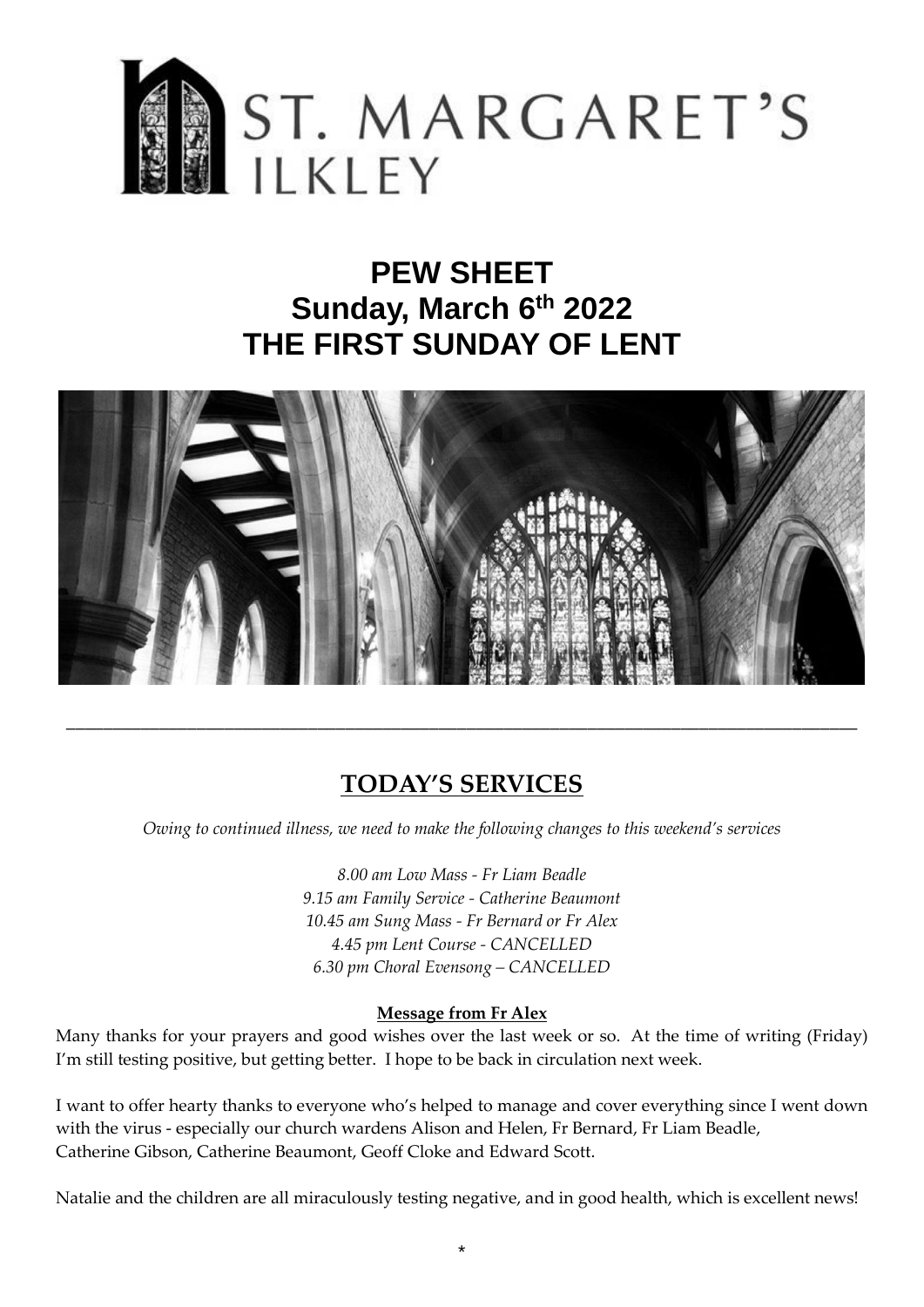## **10.45AM SUNG MASS**

*Mass Setting Lotta Missa Brevis*

*Processional Litany (Tallis in 5 parts)*

*Collect* Almighty God, whose Son Jesus Christ fasted forty days in the wilderness, and was tempted as we are, yet without sin: give us grace to discipline ourselves in obedience to your Spirit; and, as you know our weakness, so may we know your power to save; through Jesus Christ your Son our Lord, who is alive and reigns with you, in the unity of the Holy Spirit, one God, now and for ever. **Amen.**

#### *First Reading Deuteronomy 26. 1-11*

Moses spoke to the people, saying: When you have come into the land that the Lord your God is giving you as an inheritance to possess, and you possess it, and settle in it, you shall take some of the first of all the fruit of the ground, which you harvest from the land that the Lord your God is giving you, and you shall put it in a basket and go to the place that the Lord your God will choose as a dwelling for his name. You shall go to the priest who is in office at that time, and say to him, 'Today I declare to the Lord your God that I have come into the land that the Lord swore to our ancestors to give us.' When the priest takes the basket from your hand and sets it down before the altar of the Lord your God, you shall make this response before the Lord your God: 'A wandering Aramean was my ancestor; he went down into Egypt and lived there as an alien, few in number, and there he became a great nation, mighty and populous. When the Egyptians treated us harshly and afflicted us, by imposing hard labour on us, we cried to the Lord, the God of our ancestors; the Lord heard our voice and saw our affliction, our toil, and our oppression. The Lord brought us out of Egypt with a mighty hand and an outstretched arm, with a terrifying display of power, and with signs and wonders; and he brought us into this place and gave us this land, a land flowing with milk and honey. So now I bring the first of the fruit of the ground that you, O Lord, have given me.' You shall set it down before the Lord your God and bow down before the Lord your God. Then you, together with the Levites and the aliens who reside among you, shall celebrate with all the bounty that the Lord your God has given to you and to your house.



\*

*Psalm 91 Qui habitat*

- 1 Whoever dwells in the  $\vert$  shelter  $\cdot$  of the Most  $\vert$  High and abides under the  $\vert$  sha-dow  $\vert$  of the  $\cdot$  Al- $\vert$  mighty,
- 2 Shall say to the Lord, 'My  $\mid$  refuge  $\cdot$  and my  $\mid$  stronghold, my God, in  $\vert$  whom I  $\vert$  put my  $\vert$  trust.'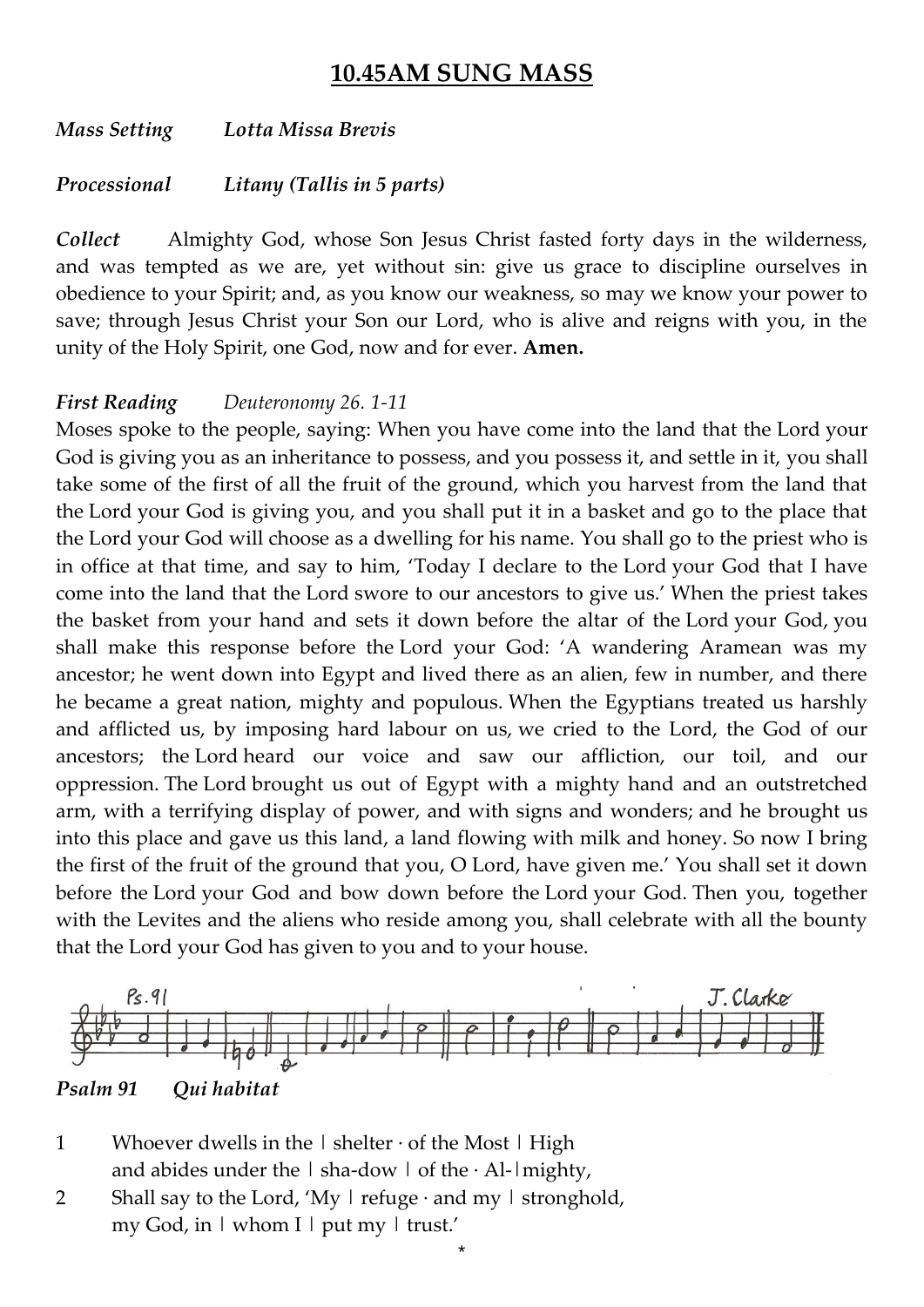- 3 For he shall deliver you from the  $\vert$  snare of  $\cdot$  the  $\vert$  fowler and  $\vert$  from the  $\vert$  dead-ly  $\vert$  pestilence.
- 4 He shall cover you with his wings and you shall be safe  $\vert$  under  $\cdot$  his  $\vert$  feathers; his faithfulness shall  $\vert$  be your  $\vert$  shield and  $\vert$  buckler.
- 5 You shall not be afraid of any | terror ·by | night, nor of the  $\vert$  arrow  $\cdot$  that  $\vert$  flies by  $\vert$  day;
- 6 Of the pestilence that  $\vert$  stalks in  $\vert$  darkness, nor of the  $\vert$  sickness  $\cdot$  that de- $\vert$ stroys at  $\vert$  noonday.
- 7 Though a thousand fall at your side and ten thousand at your right  $-$  | hand, yet | it shall  $\cdot$  not  $\vert$  come  $\vert$  near you.
- 8 Your eyes have  $|$  only  $\cdot$  to be- $|$ hold to  $\vert$  see the  $\cdot$  re- $\vert$  ward of  $\cdot$  the  $\vert$  wicked.
- 9 Because you have made the | Lord your | refuge and the  $\vert$  Most  $\vert$  High  $\vert$  your  $\vert$  stronghold,
- 10 There shall no  $\vert$  evil  $\cdot$  happen to  $\vert$  you, neither shall any  $\vert$  plague come  $\vert$  near your  $\vert$  tent.
- 11 For he shall give his  $\vert$  angels  $\cdot$  charge  $\vert$  over you, to  $\vert$  keep you  $\cdot$  in  $\vert$  all your  $\vert$  ways.

### *Gospel Acclamation*

Glory and praise to you, O Christ. The Lord is a great God, O that today you would listen to his voice. Harden not your hearts.

**Glory and praise to you, O Christ.**

### *Gospel Reading Luke 4. 1-13*

Jesus, full of the Holy Spirit, returned from the Jordan and was led by the Spirit in the wilderness, where for forty days he was tempted by the devil. He ate nothing at all during those days, and when they were over, he was famished. The devil said to him, 'If you are the Son of God, command this stone to become a loaf of bread.' Jesus answered him, 'It is written, "One does not live by bread alone." 'Then the devil led him up and showed him in an instant all the kingdoms of the world. And the devil said to him, 'To you I will give their glory and all this authority; for it has been given over to me, and I give it to anyone I please. If you, then, will worship me, it will all be yours.' Jesus answered him, 'It is written, "Worship the Lord your God, and serve only him." 'Then the devil took him to Jerusalem, and placed him on the pinnacle of the temple, saying to him, 'If you are the Son of God, throw yourself down from here, for it is written, "He will command his angels concerning you, to protect you", and "On their hands they will bear you up, so that you will not dash your foot against a stone." ' Jesus answered him, 'It is said, "Do not put the Lord your God to the test." ' When the devil had finished every test, he departed from him until an opportune time.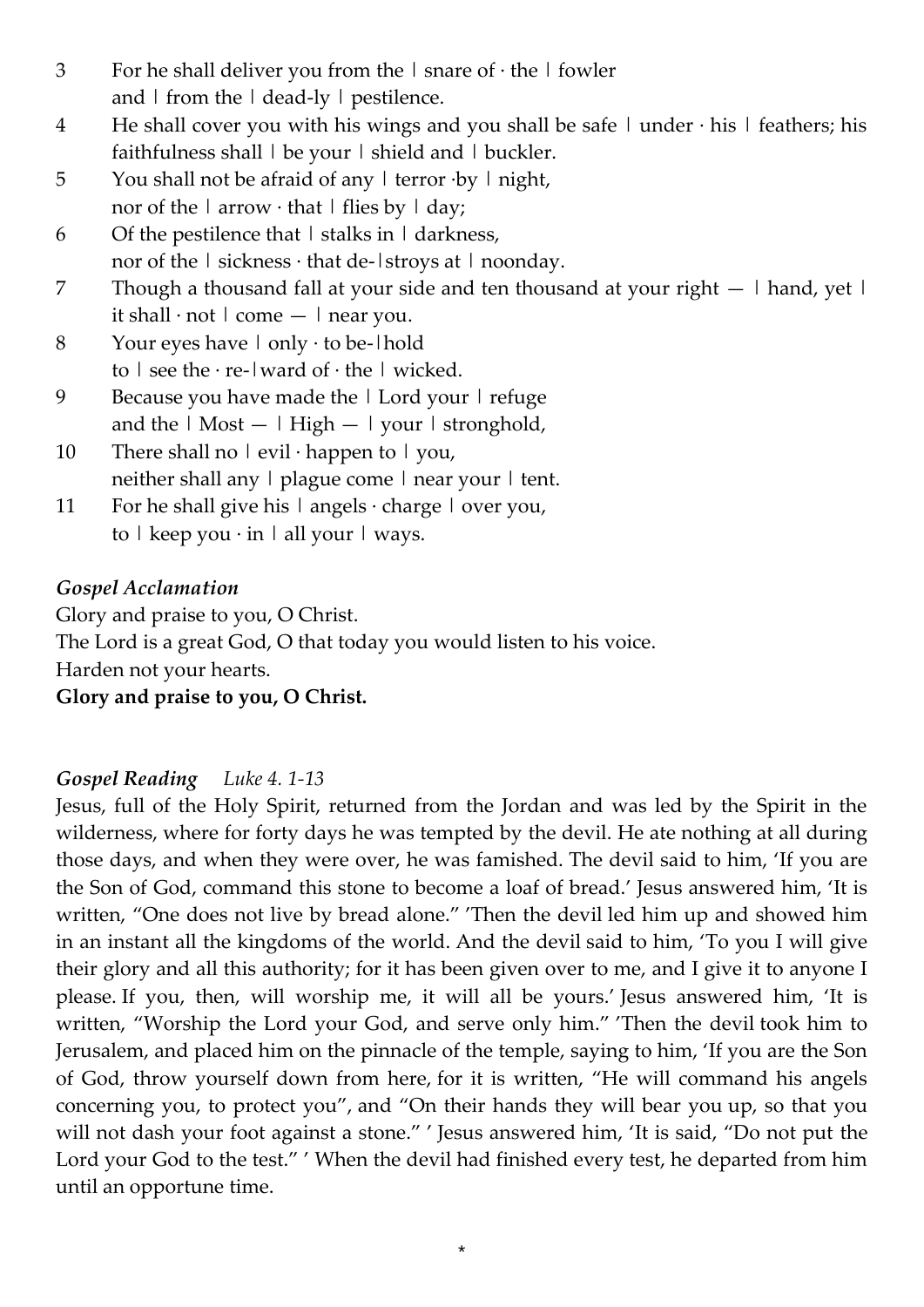*Homily*

| <b>Offertory Hymn</b>  | 67                              |
|------------------------|---------------------------------|
| <b>Communion Motet</b> | Harris: Come down O love divine |
| <b>Communion Hymn</b>  | 69                              |

**Post Communion Prayer** Lord God, you have renewed us with the living bread from heaven; by it you nourish our faith, increase our hope, and strengthen our love: teach us always to hunger for him who is the true and living bread, and enable us to live by every word that proceeds from out of your mouth; through Jesus Christ our Lord. **Amen.**

*Recessional Hymn Lent Prose* 

*You are welcome to join us for refreshments in the Parish Hall after the service.*

*\_\_\_\_\_\_\_\_\_\_\_\_\_\_\_\_\_\_\_\_\_\_\_\_\_\_\_\_\_\_\_\_\_\_\_\_\_\_\_\_\_\_\_\_\_\_\_\_\_\_\_\_\_\_\_\_\_\_\_\_\_\_\_\_\_\_\_\_\_\_\_\_\_\_\_\_\_\_\_\_*

## **6.30 PM CHORAL EVENSONG**

*\_\_\_\_\_\_\_\_\_\_\_\_\_\_\_\_\_\_\_\_\_\_\_\_\_\_\_\_\_\_\_\_\_\_\_\_\_\_\_\_\_\_\_\_\_\_\_\_\_\_\_\_\_\_\_\_\_\_\_\_\_\_\_\_\_\_\_\_\_\_\_\_\_\_\_\_\_\_*

| <b>Hymns</b>    | 60 (i), 414, 393                                            |  |  |
|-----------------|-------------------------------------------------------------|--|--|
| Psalm           | $119.73 - 88$                                               |  |  |
| <b>Setting</b>  | Byrd fauxbourdons                                           |  |  |
| Anthem          | arr. Rathbone: O Lord God (Collect for sexagesima)          |  |  |
| <b>Readings</b> | Jonah chapter 3 Luke 18.9 - 14                              |  |  |
| Organ Postlude  | J.S.Bach: Aus tiefer Not (pedaliter) BWV 686 (Clavierűbung) |  |  |

#### **In our Prayers**

*\_\_\_\_\_\_\_\_\_\_\_\_\_\_\_\_\_\_\_\_\_\_\_\_\_\_\_\_\_\_\_\_\_\_\_\_\_\_\_\_\_\_\_\_\_\_\_\_\_\_\_\_\_\_\_\_\_\_\_\_\_\_\_\_\_\_\_\_\_\_\_\_\_\_\_*

| Years' Mind |                                                 |  |
|-------------|-------------------------------------------------|--|
| Monday      | Beryl Watchurst                                 |  |
| Tuesday     | Elizabeth Ellis, Anne Roberts, Maurice Wright   |  |
| Thursday    | Robert Gardner, Walter Parkinson, Sarah Powell, |  |
|             | Margaret Stefanuti, Michael Taylor              |  |
| Friday      | <b>Brian Wilson</b>                             |  |
| Saturday    | Geoffrey Brook, Joseph Cullingworth             |  |

**Please pray for the sick:** Trevor Allen, Anna-Karin, Jacky Banyard, Jane Clarke, John Corbett, Thomas Harrison, Brian and Julie Holmes, Fr Garth Kellett, Anna Lickley, Charlotte Lockhart, David Scottow, Molly Sunderland, Edna Wickstead.

*\_\_\_\_\_\_\_\_\_\_\_\_\_\_\_\_\_\_\_\_\_\_\_\_\_\_\_\_\_\_\_\_\_\_\_\_\_\_\_\_\_\_\_\_\_\_\_\_\_\_\_\_\_\_\_\_\_\_\_\_\_\_\_\_\_\_\_\_\_\_\_\_\_*

\*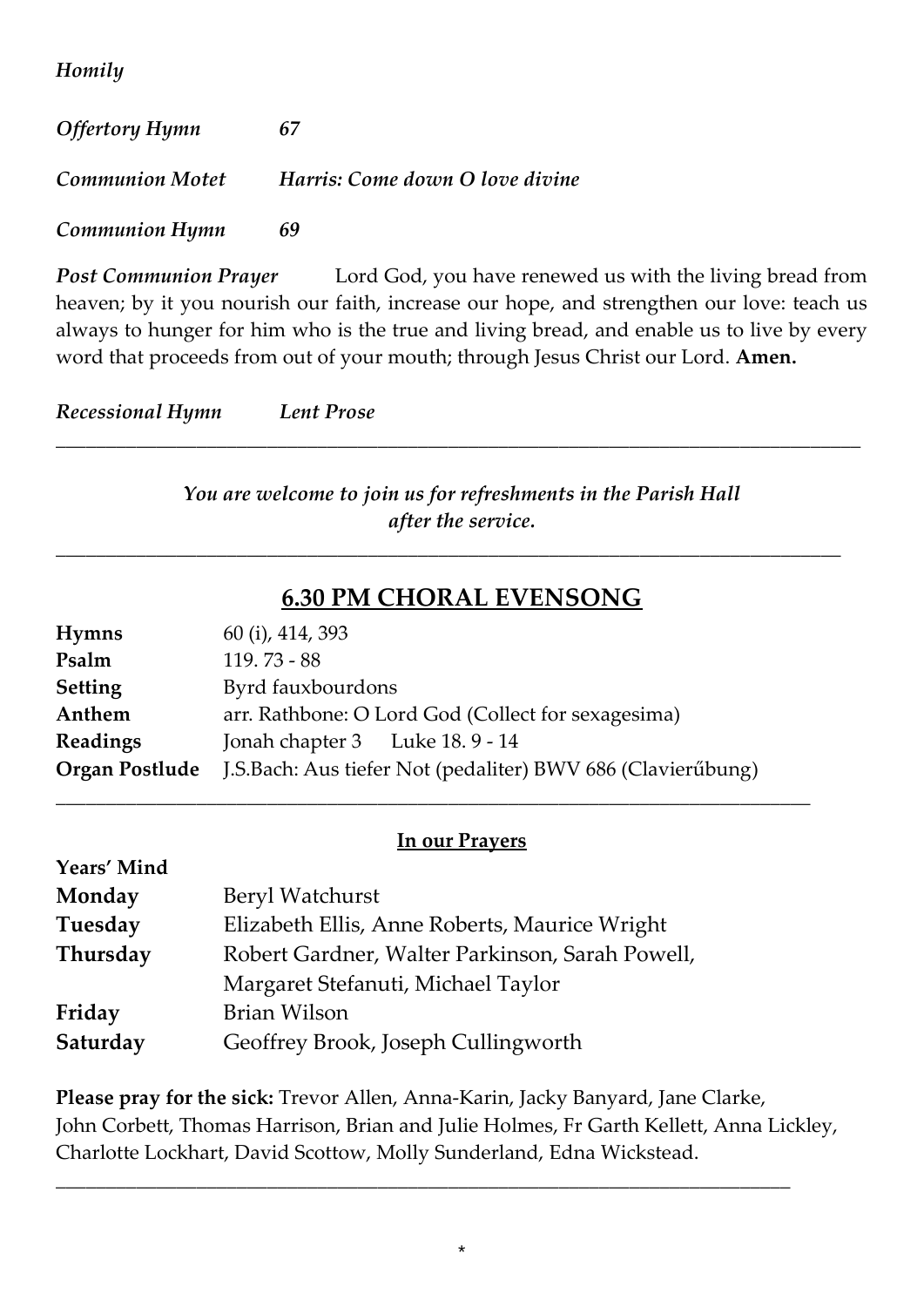# **FORTNIGHTLY CHURCH DIARY**

## **Morning Prayer at 7.45 am and Evening Prayer at 5.15 pm daily (Tuesday to Friday)**

| Tuesday 8   | $6.15$ pm<br>12.45 pm                                                        | Fr Alex<br><b>Contemplative Mass</b><br>CTI Lent course at Christchurch                                                                  |                                                                                                                                  |
|-------------|------------------------------------------------------------------------------|------------------------------------------------------------------------------------------------------------------------------------------|----------------------------------------------------------------------------------------------------------------------------------|
| Wednesday 9 | 7.30 pm                                                                      | <b>Standing Committee</b>                                                                                                                |                                                                                                                                  |
| Thursday 10 | 11.00 am<br>11.30 am                                                         | Low Mass with Social Time<br><b>Presentation by Leeds Autism</b><br>Service in the hall                                                  | Fr Alex                                                                                                                          |
| Friday 11   | $9.30 \text{ am}$<br>6.15 pm<br>7.00 pm<br>7.30 pm<br>7.45 pm                | Playtime<br>Cant and Dec<br><b>SMS</b><br>Stations of the Cross at Sacred Heart<br>Choir rehearsal                                       |                                                                                                                                  |
| Sunday 13   | 8.00 am<br>$9.15 \text{ am}$<br>$10.45$ am<br>12.45 pm<br>4.45 pm<br>6.30 pm | <b>Low Mass</b><br><b>Family Mass</b><br><b>Sung Mass</b><br><b>Holy Baptism</b><br>Lent course II in the hall<br><b>Choral Evensong</b> | <b>Fr Alex</b><br><b>Fr</b> Alex<br>Fr Alex (H: Duncan Milwain)<br><b>Fr Alex</b><br><b>Fr</b> Alex                              |
| Tuesday 15  | 12.45 pm<br>6.15 pm                                                          | <b>CTI</b> Lent course at Christchurch<br>Contemplative Mass                                                                             | <b>Fr</b> Alex                                                                                                                   |
| Thursday 17 | $11.00$ am                                                                   | Low Mass with Social Time                                                                                                                | Fr Alex                                                                                                                          |
| Friday 18   | 9.30 am<br>$2.30 \text{ pm}$<br>$6.15$ pm<br>7.00 pm<br>7.45 pm              | Playtime<br>Stations of the Cross at St Margaret's<br>Cant and Dec<br><b>SMS</b><br>Choir rehearsal                                      |                                                                                                                                  |
| Sunday 20   | 8.00 am<br>$9.15 \text{ am}$<br>10.45 am<br>$4.45$ pm<br>6.30 pm             | <b>Low Mass</b><br><b>Family Service</b><br><b>Sung Mass</b><br>Lent course III in the hall<br><b>Choral Evensong</b>                    | <b>Fr</b> Alex<br>Fr Alex (H: Duncan Milwain)<br><b>Fr Alex</b> (H: Emma Halliwell)<br><b>Fr</b> Alex<br>(H: Catherine Beaumont) |

\*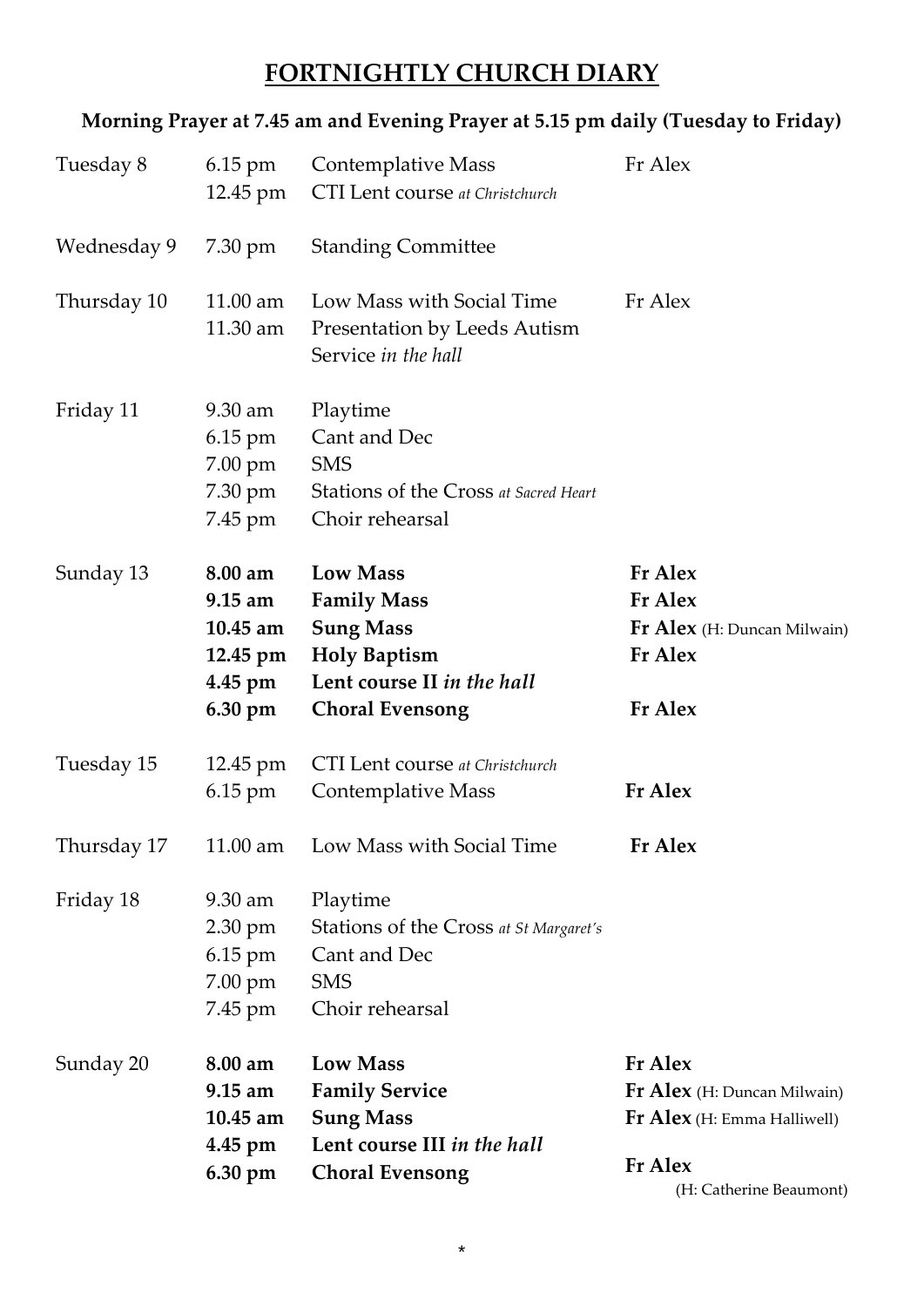# **NOTICES**

Please pray for Mia Rose Bew and Alfie Jason Bew who are to be baptised in church on Sunday, March 13<sup>th</sup> at 12.45 pm. Please also pray for their parents and godparents.



### **Retiring Collection for DEC Ukraine Humanitarian Appeal**

There are many appeals for assistance for the people of Ukraine both financial and in kind. If you would like to donate, the most direct way is through whichever of your chosen charities is currently supporting an appeal. However, for those of you who wish to give via St Margaret's, there will be a retiring collection after the morning services this Sunday 6th March. All proceeds will be directed through our Mission Fund to the DEC Ukraine Humanitarian Appeal. If you wish to donate online, you can use the following link to the DEC appeal: <https://donation.dec.org.uk/ukraine-humanitarian-appeal>

The 2022 **Electoral Roll Revision** will take place from 20th March to 3rd April 2022. If your name has been added to the roll since 2019, you do not need to do anything. If you are not on the current electoral roll please consider adding your name this year. Joining the electoral roll means that you can vote at the APCM and it makes you eligible to stand for PCC and other church committees. It is also a way of demonstrating your ongoing commitment to the life and work of St Margaret's. Application forms are available at the back of church please complete and leave in the box provided.

### **Stations of the Cross**

#### **Fridays through Lent, alternating between St Margaret's and Sacred Heart**

We join with our Roman Catholic brothers and sisters in this joint witness through Lent. When at St Margaret's, Stations will be at 2.30 pm; when at Sacred Heart, Stations will be at 7.30 pm (for locations each week, see the Lent Diary). On Friday 18 March at St Margaret's the service will include a special set of musical reflections on each station, composed and played by our very own Christopher Rathbone. Not to be missed!

### **Lent Booklet**

Be sure to pick up a copy of our special Lent booklet from the back of church. It's a handy guide to our liturgies and special events, and as a resource for prayer and Reflection during Lent.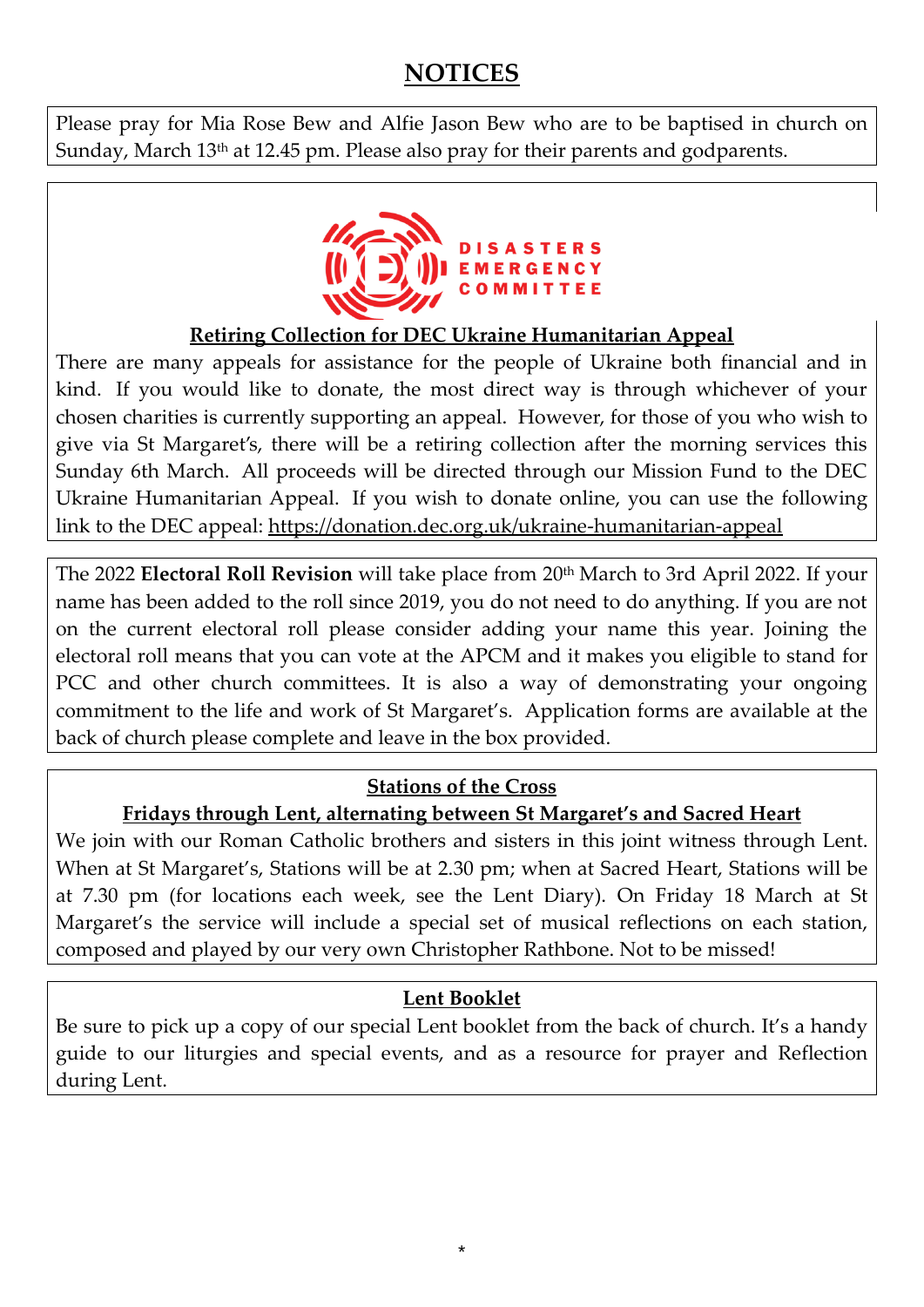#### **Lent Course**

**Join us on Sundays in Lent at 4.45 pm** (except 27 March) for our Lent Course. This year we'll be looking at the theme of 'transformation' in St John's Gospel. Sessions will be interactive, with prayer, reflection and teaching on the passage perhaps incorporating art and music, and discussion. We'll finish at about 6.00 pm – there's the opportunity to stay on for a cuppa, and then Evensong at 6.30 pm if you wish. You can find more details in our special Lent booklet available in church today. *Please note there will be no Lent course this evening, Sunday March 6th, due to illness.*

#### **Churches Together in Ilkley Lent Talks Tuesdays 8, 15, 22, 29 March, 12.45 pm, at Christchurch**

A bread and soup lunch will be available in the lower hall at 12.45 pm, followed by a talk at 1.15 pm from various town leaders on the theme of 'My hopes and visions for Ilkley.' There will be the opportunity for discussion, and the sessions will end by about 1.45 pm.

# **DIARY DATES**

## **Leeds Autism Services – short presentation Thursday, March 10th**

After the 11.00 am Mass on Thursday 10 March, a representative from Leeds Autism Services (our Christmas 2021 charity) will give a short presentation in the hall on their work, and how our donations have supported them. All are welcome to attend – it will begin at about 11.45 am.

### **Emergency First Aid Awareness Session Thursday, March 31st at 7.30 pm**

A member of St John Ambulance will be running an Emergency First Aid course in the hall at 7.30 pm on Thursday, March 31<sup>st</sup>. Anyone is welcome although we particularly invite anyone involved in voluntary roles within St Margaret's to attend. Places will be limited and we will confirm final attendees closer to the time. If you would like to attend, please contact Vickie in the usual way. The course covers the following:

Patient care and communication **Observations** Primary survey Making an emergency call Recovery position Sign of Heart attack vs cardiac arrest CPR Choking Severe Bleeds Using an AED COVID-19 advice in terms of first aid Using the right medical service